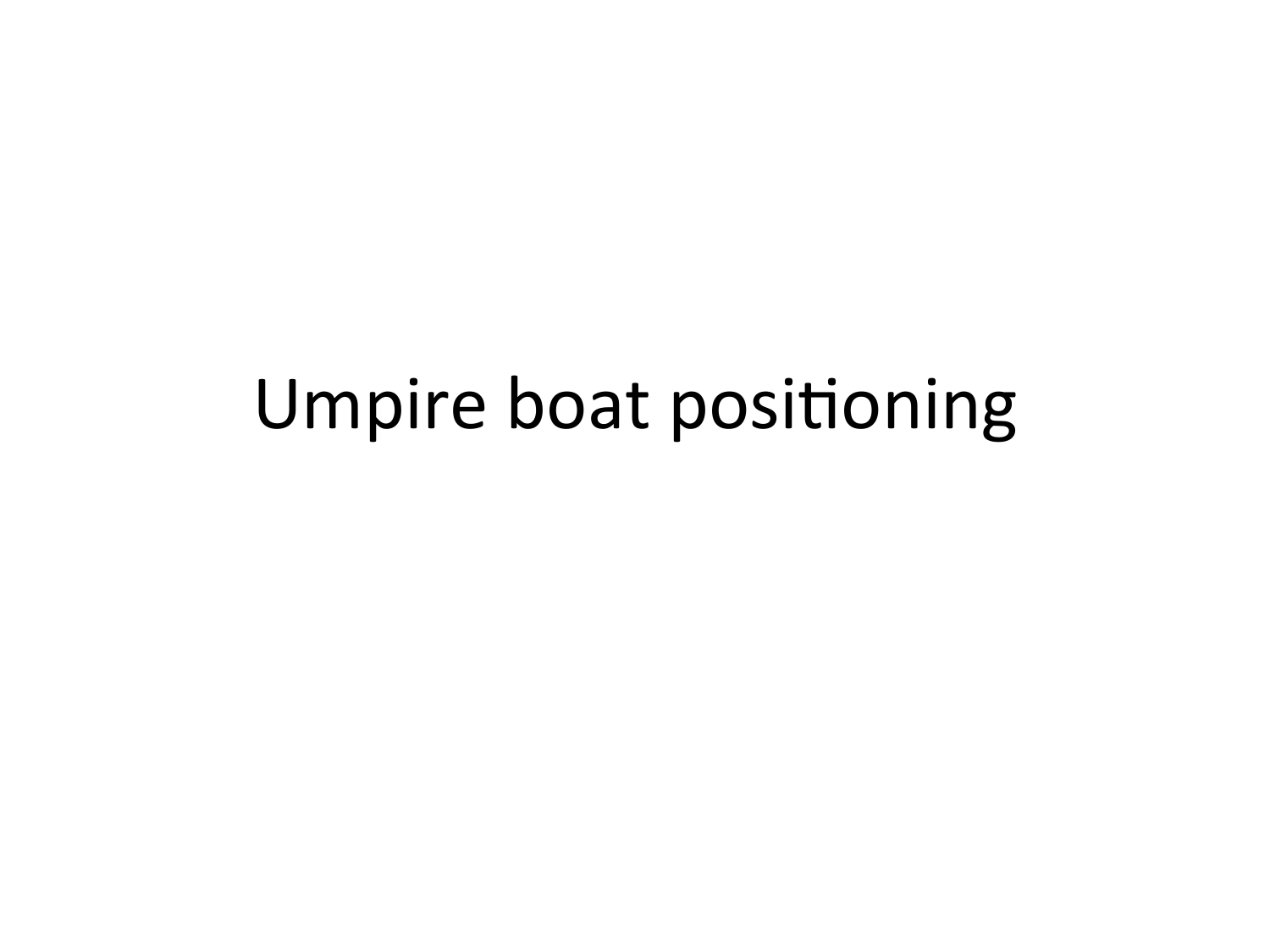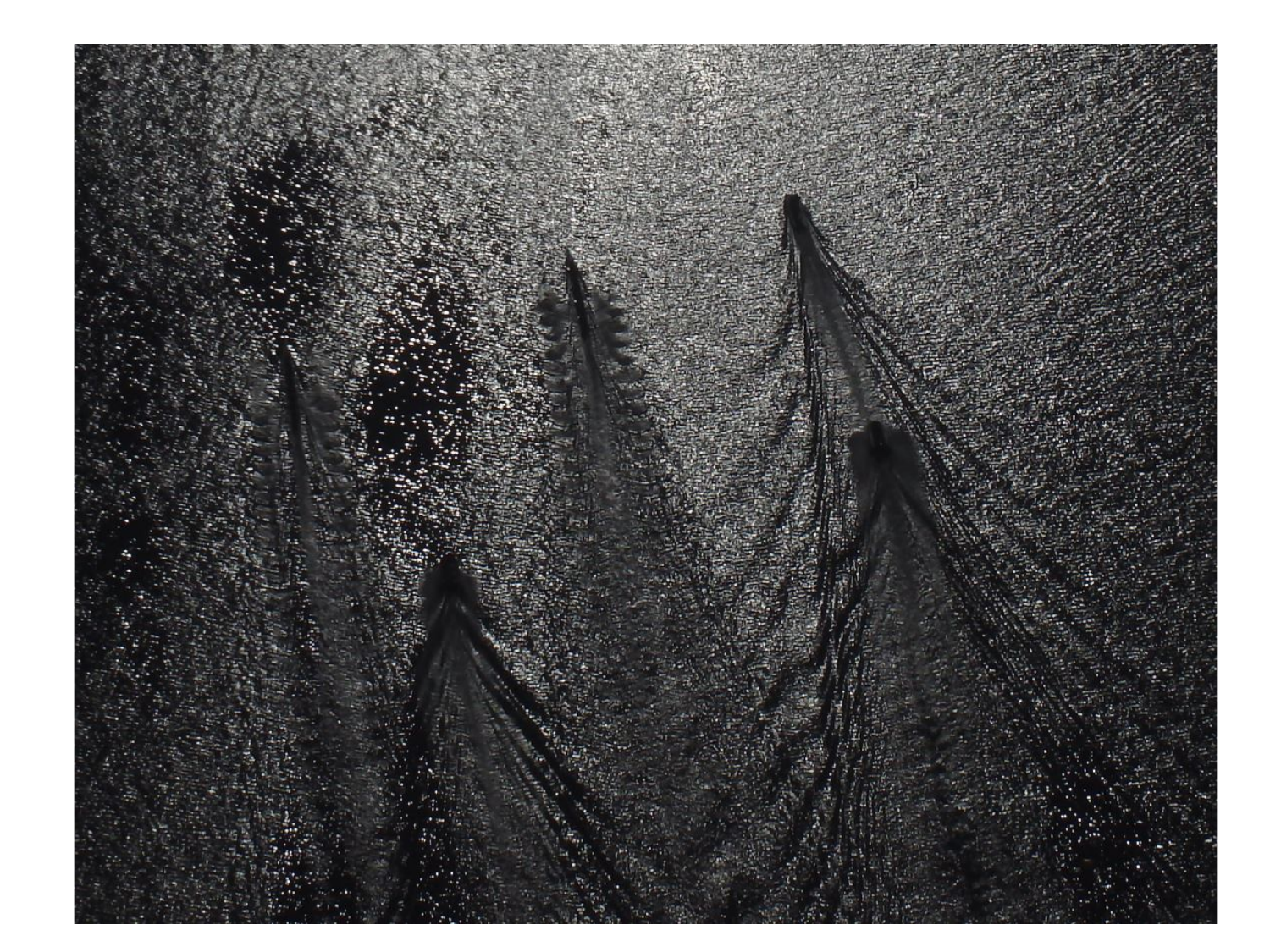You are one of two umpires in the first of two semi-finals of the straight pair. With 200m to go, the race has been uneventful. Lanes 1 and 2 are tied for the lead, lanes 3 and 4 are four lengths behind, and lanes 5 and 6 are further than eight lengths behind. Of the following, which is the best position for the leading umpire boat?

- 1/ Lane 1 (near the lane 0 buoy line) and as far ahead as possible without washing lanes 3 and 4.
- 2/ Lane 1 (near the lane 0 buoy line) approximately two lengths back, even if it is necessary to wash lanes 3 and 4.
- 3/ Lane 3 (near the lane 2 buoy line) and as far ahead as possible without washing lanes 5 and 6.
- 4/ Lane 3 (near lane 2 buoy line) approximately two lengths back even if it is necessary to wash lane 5 or 6.

Answer \_\_\_\_\_\_\_\_\_\_\_\_\_\_\_\_\_\_\_\_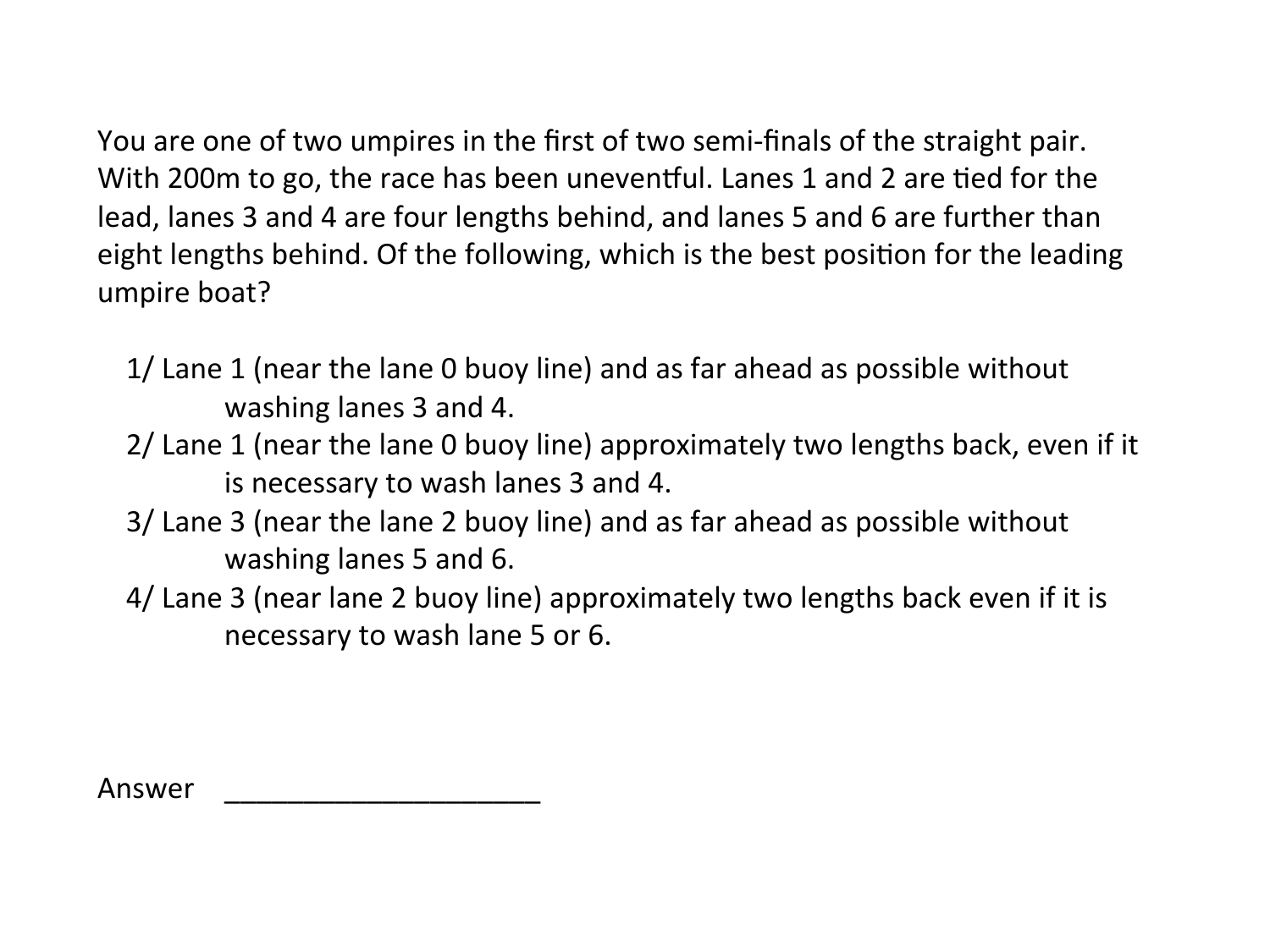## Positioning 101

- Keep up with the action as close as possible. You may have to encourage your driver.
- Watch your wash!
- Watch and listen for your fellow umpire.
- Don't follow directly behind a crew  $-$  if they catch a crab you may run them over!
- Be prepared to go into lane 0 or lane 8, or to execute an "omega".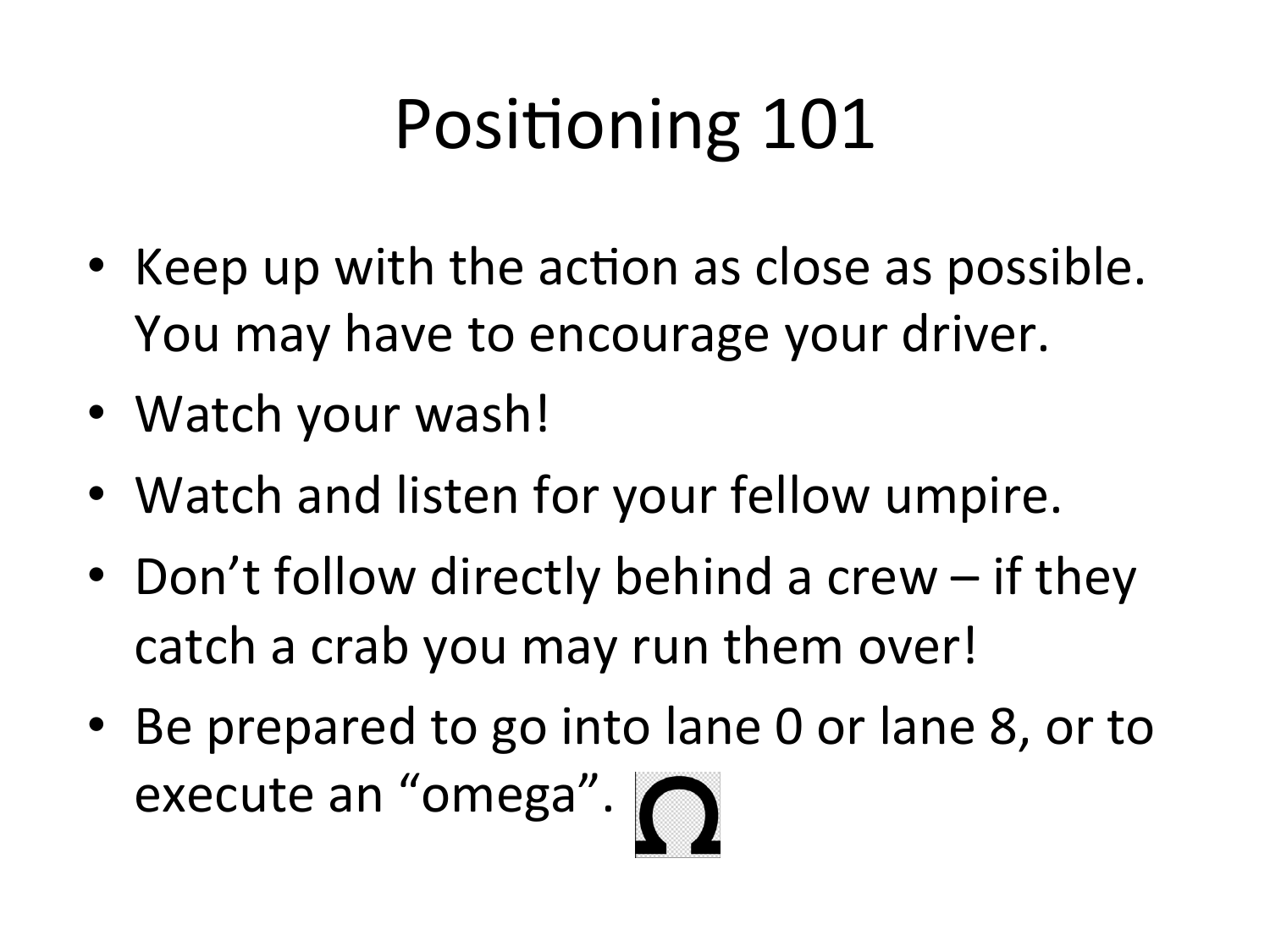| <b>FINISH</b>         |  |   |              |   |   |
|-----------------------|--|---|--------------|---|---|
| LANE $1\frac{1}{2}$ 2 |  | 3 | 4            | 5 | 6 |
|                       |  |   |              |   |   |
|                       |  |   |              |   |   |
|                       |  |   |              |   |   |
|                       |  |   |              |   |   |
|                       |  |   |              |   |   |
|                       |  |   |              |   |   |
|                       |  |   |              |   |   |
|                       |  |   | <b>START</b> |   |   |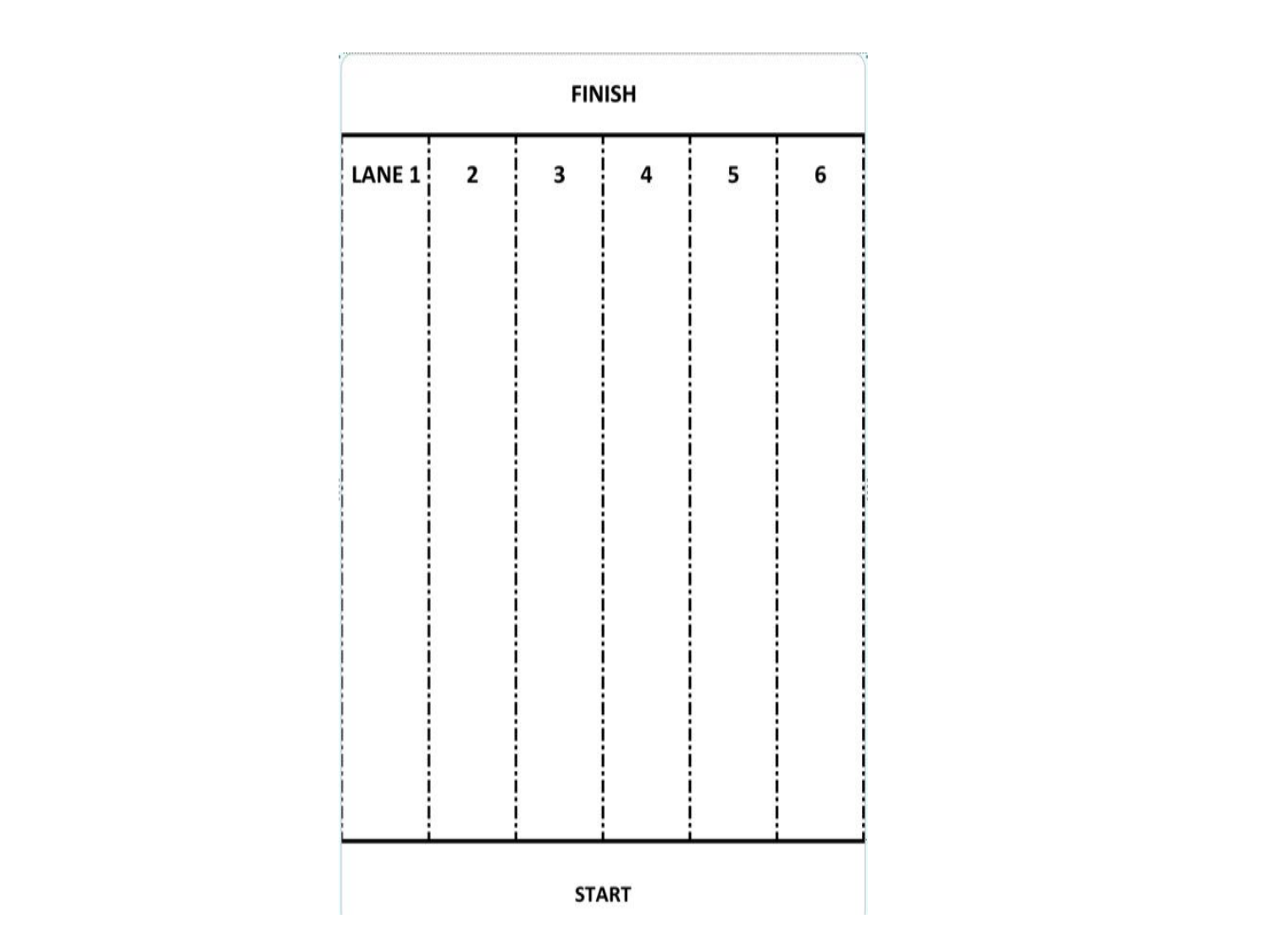## Positioning 101

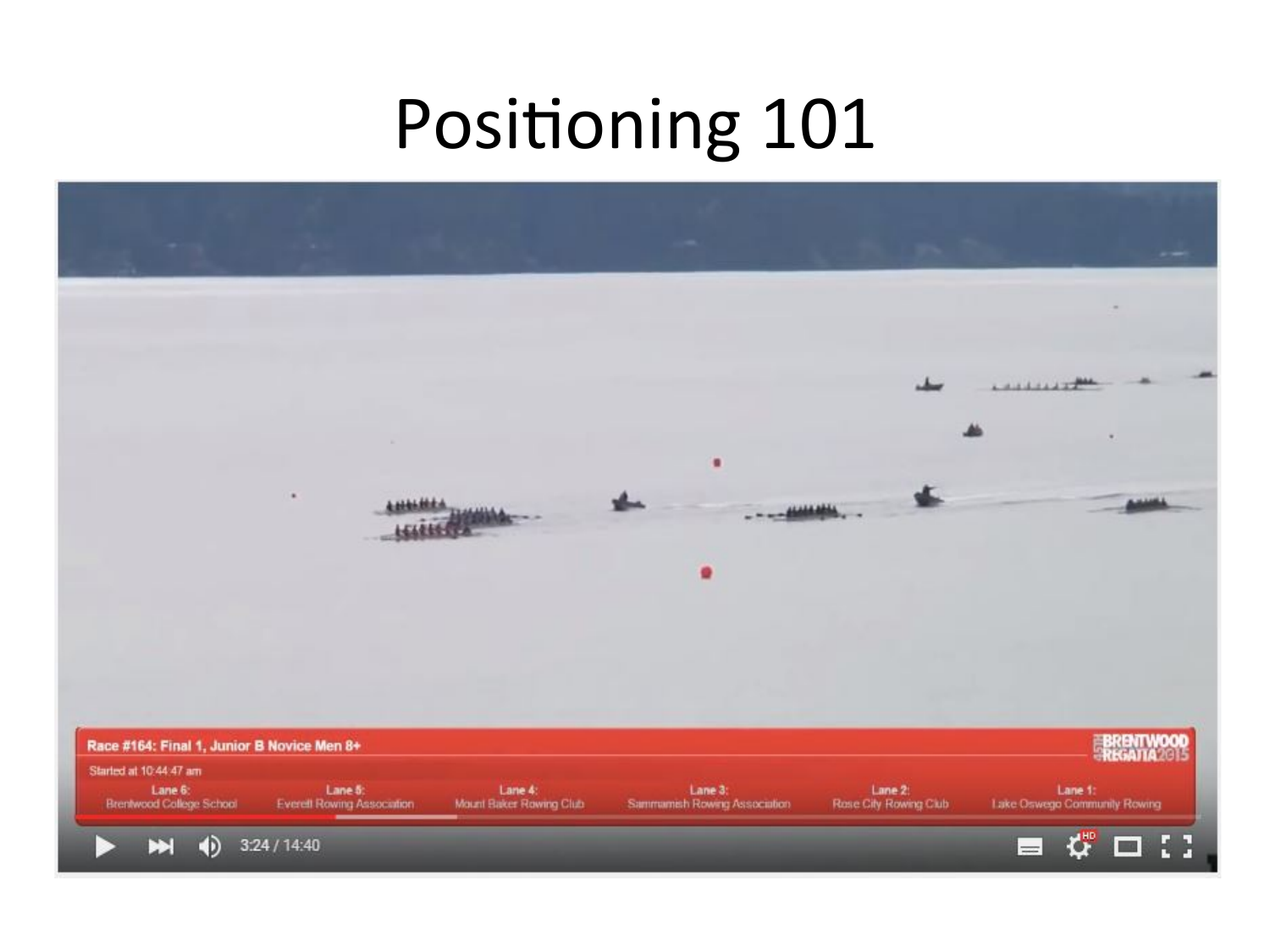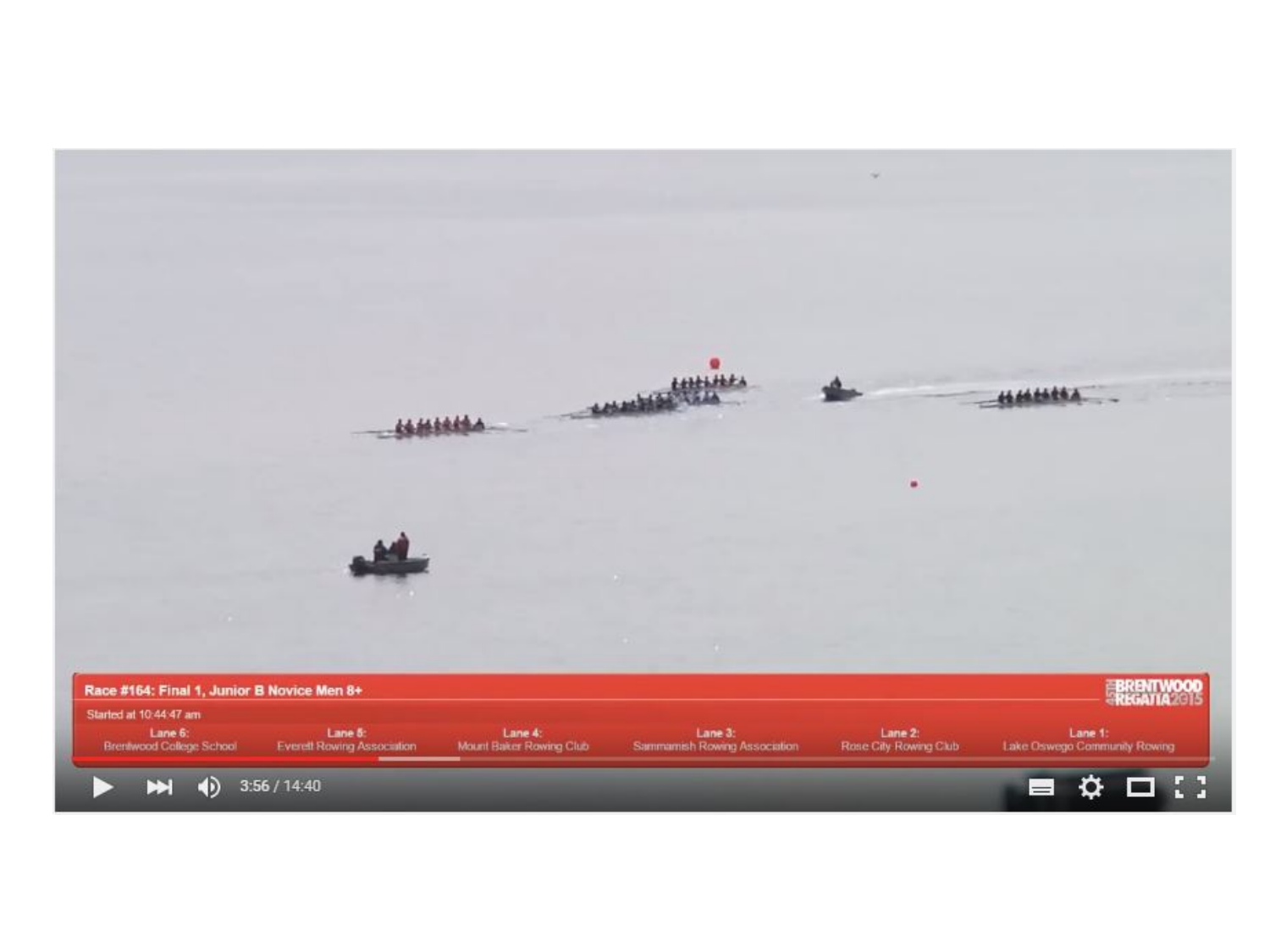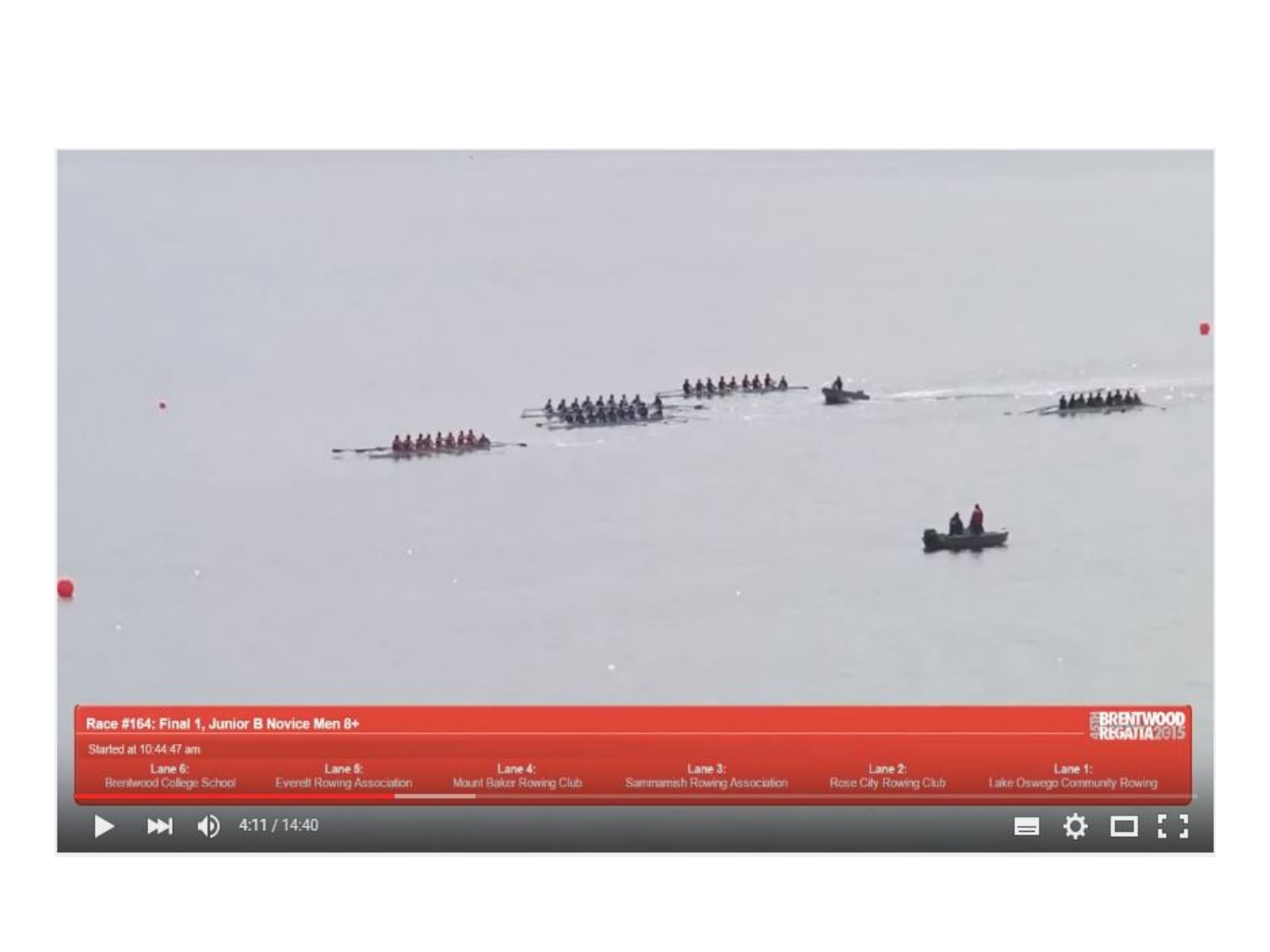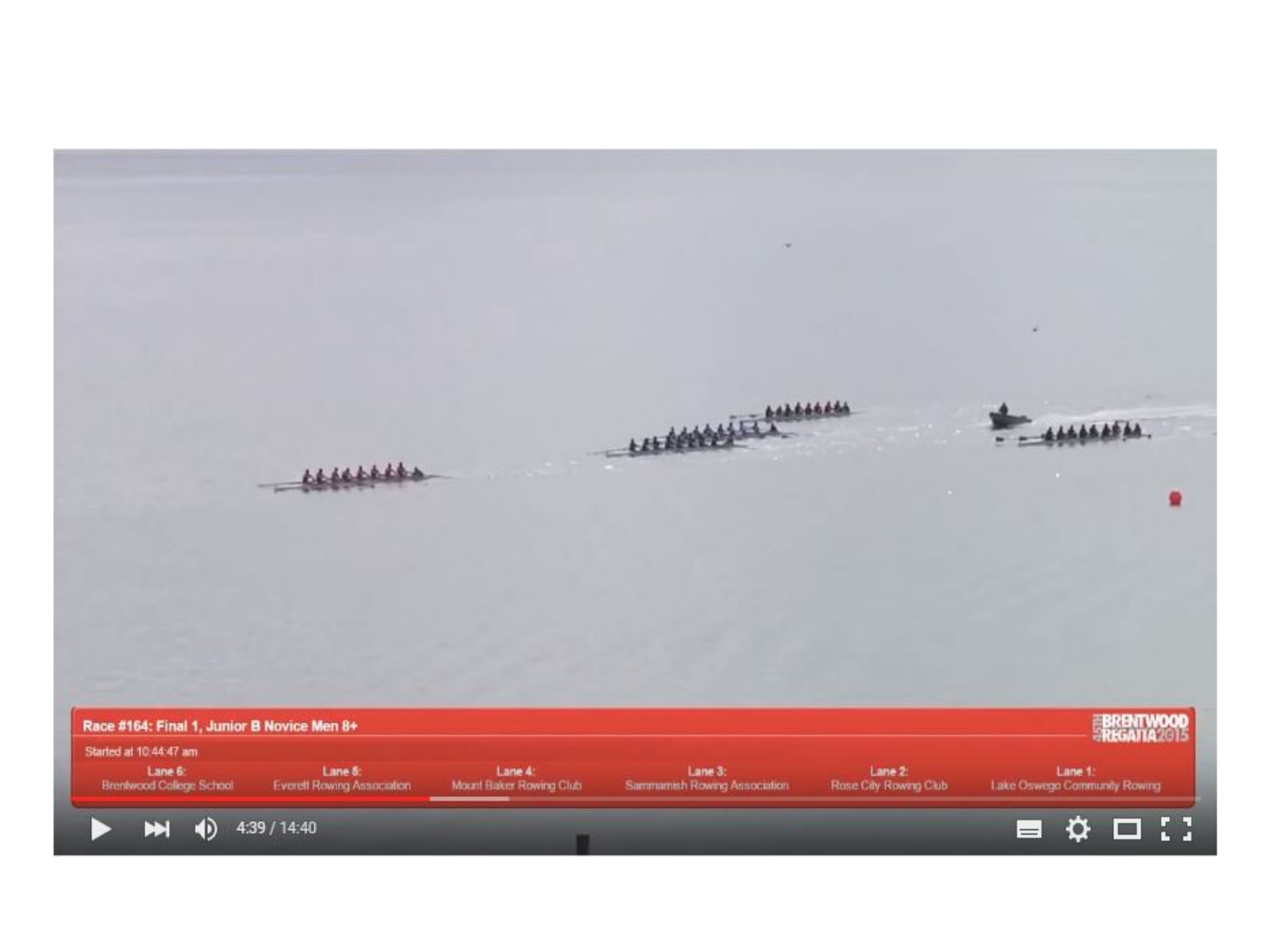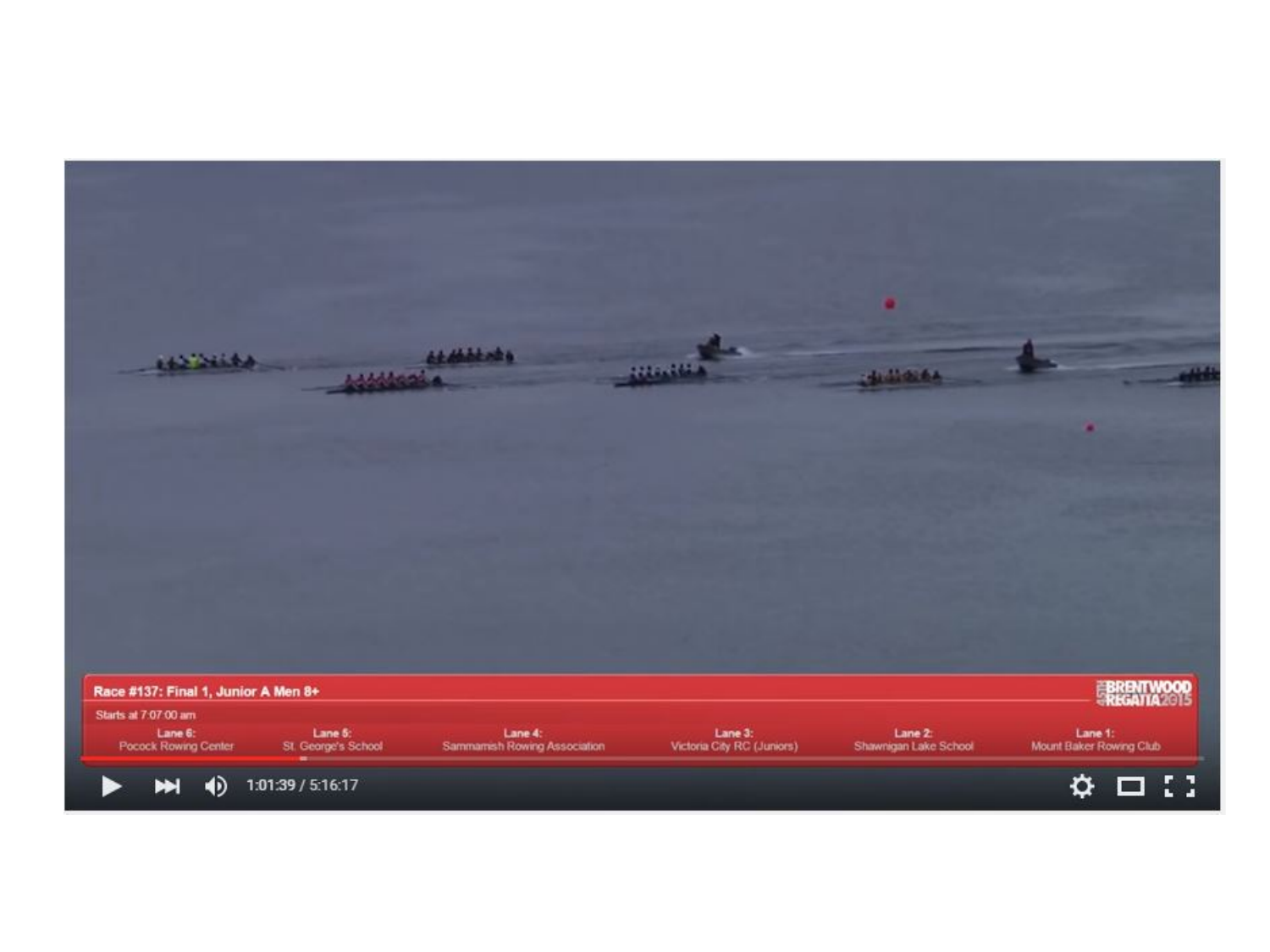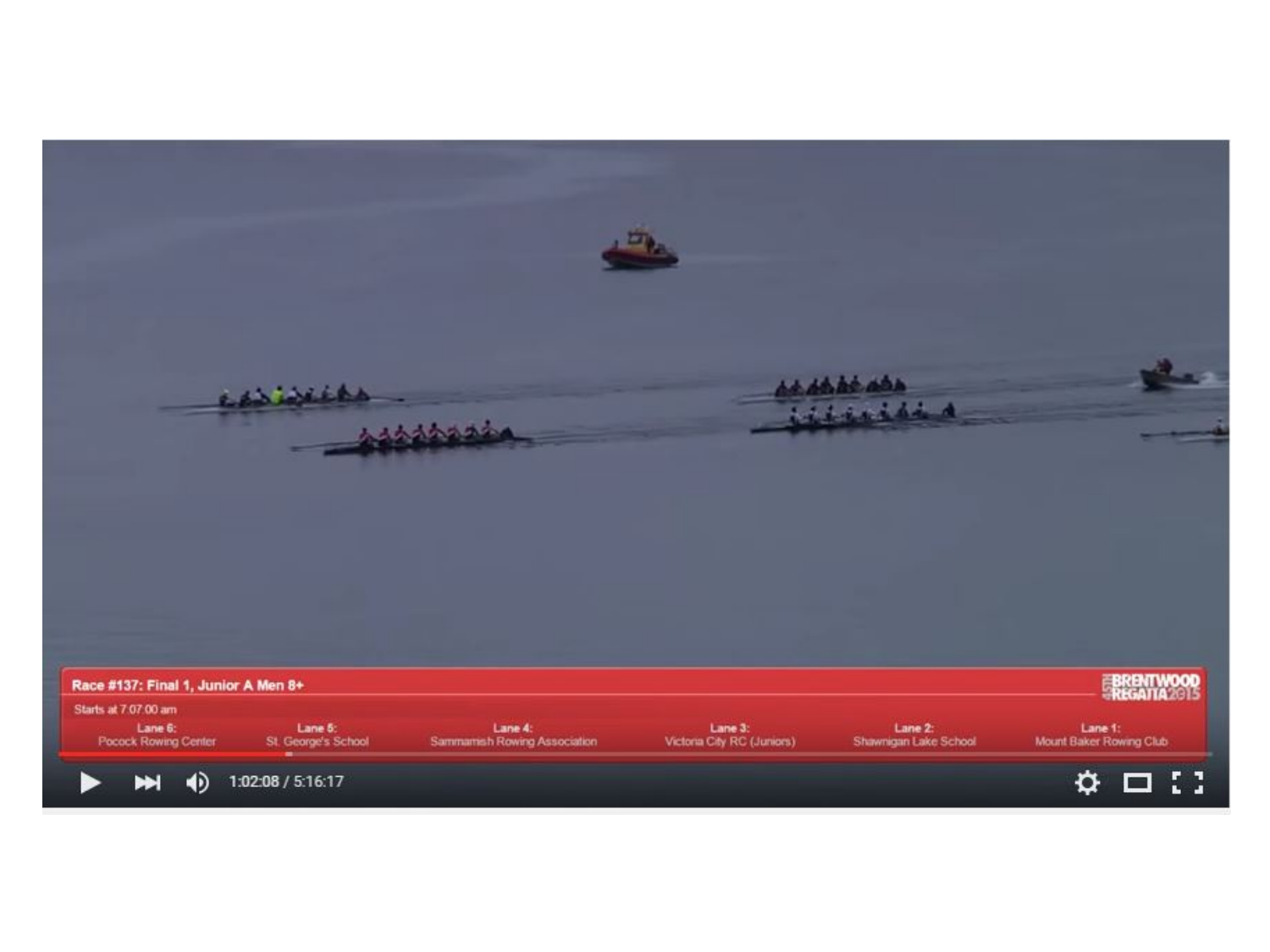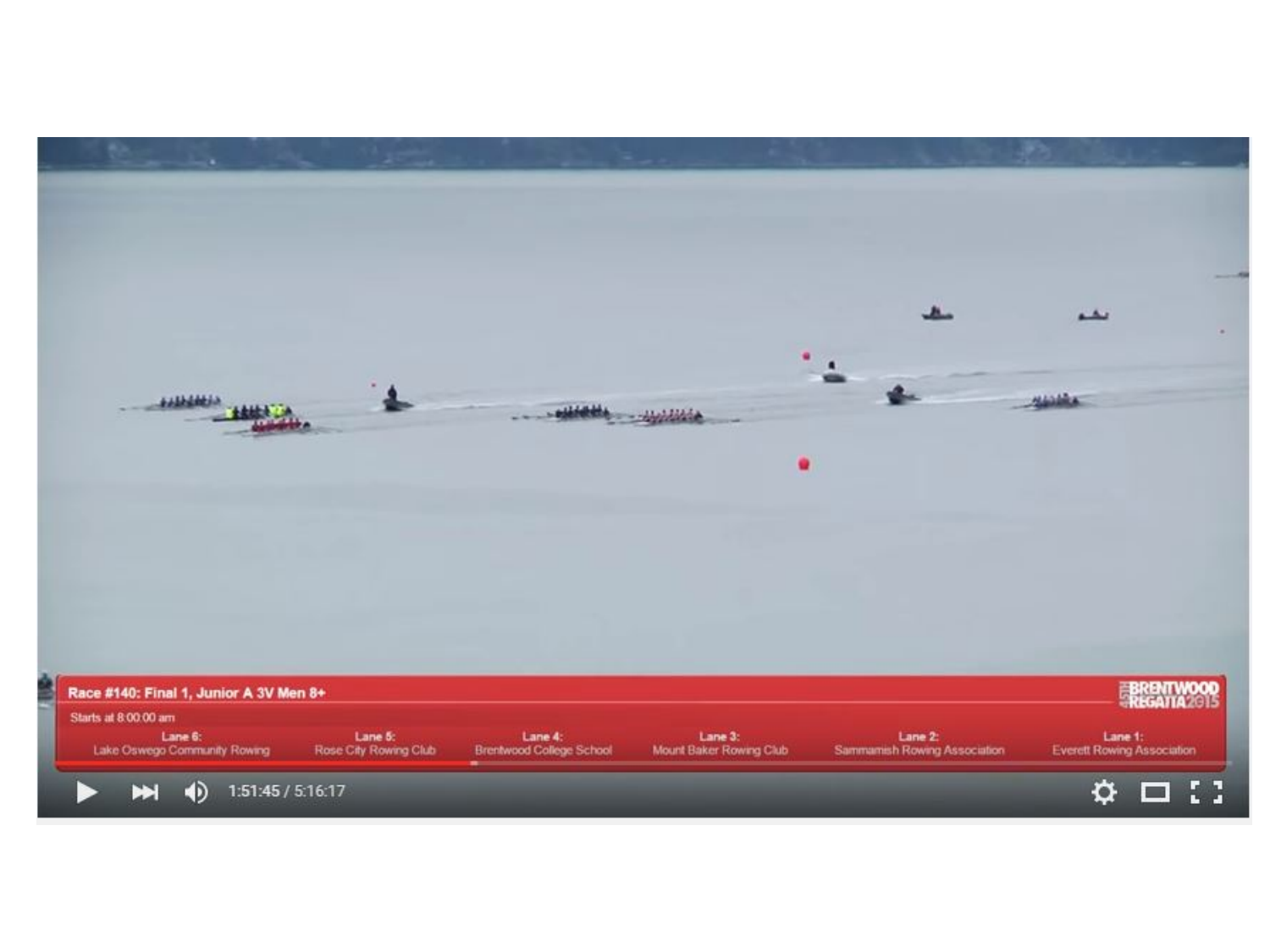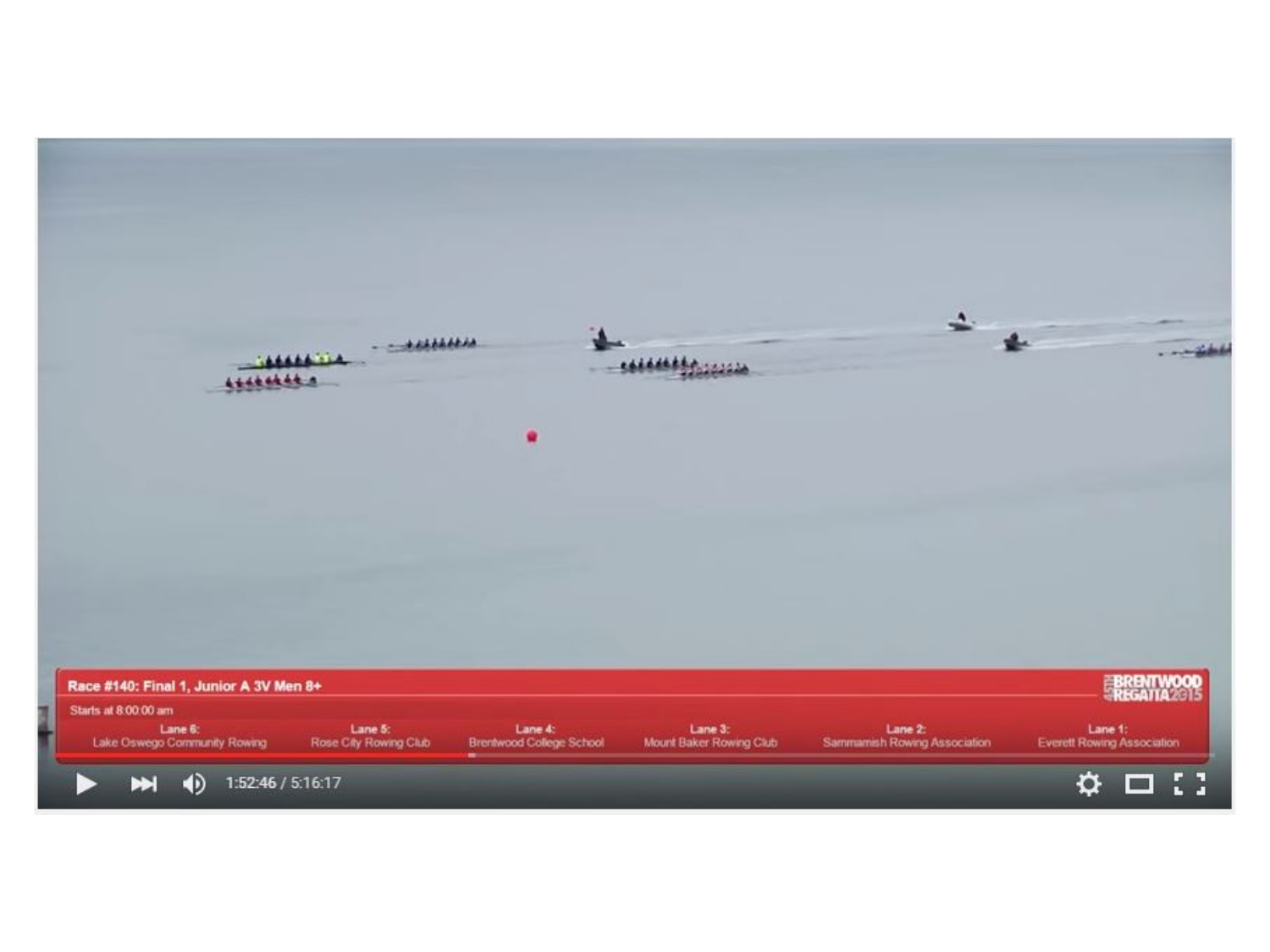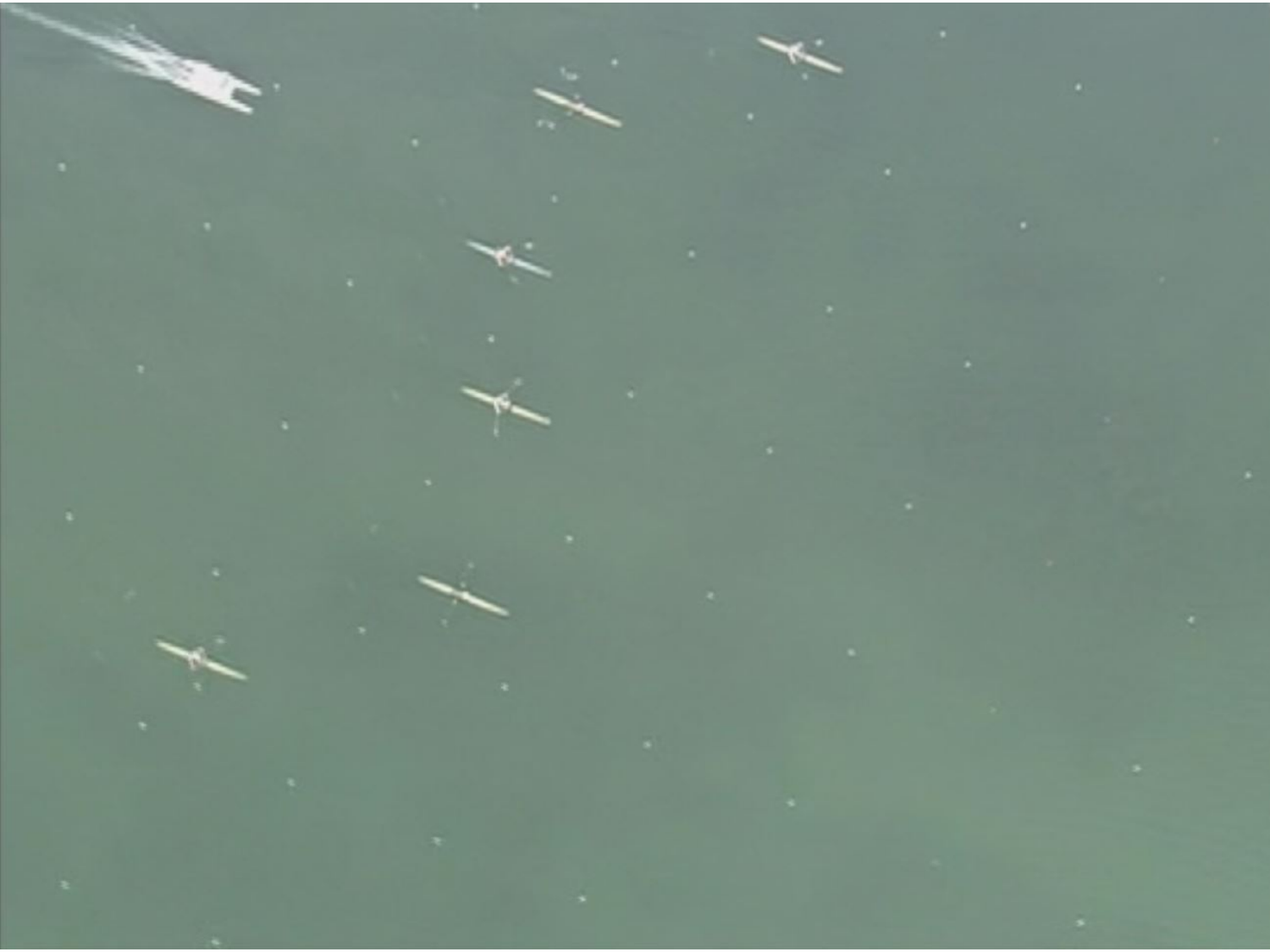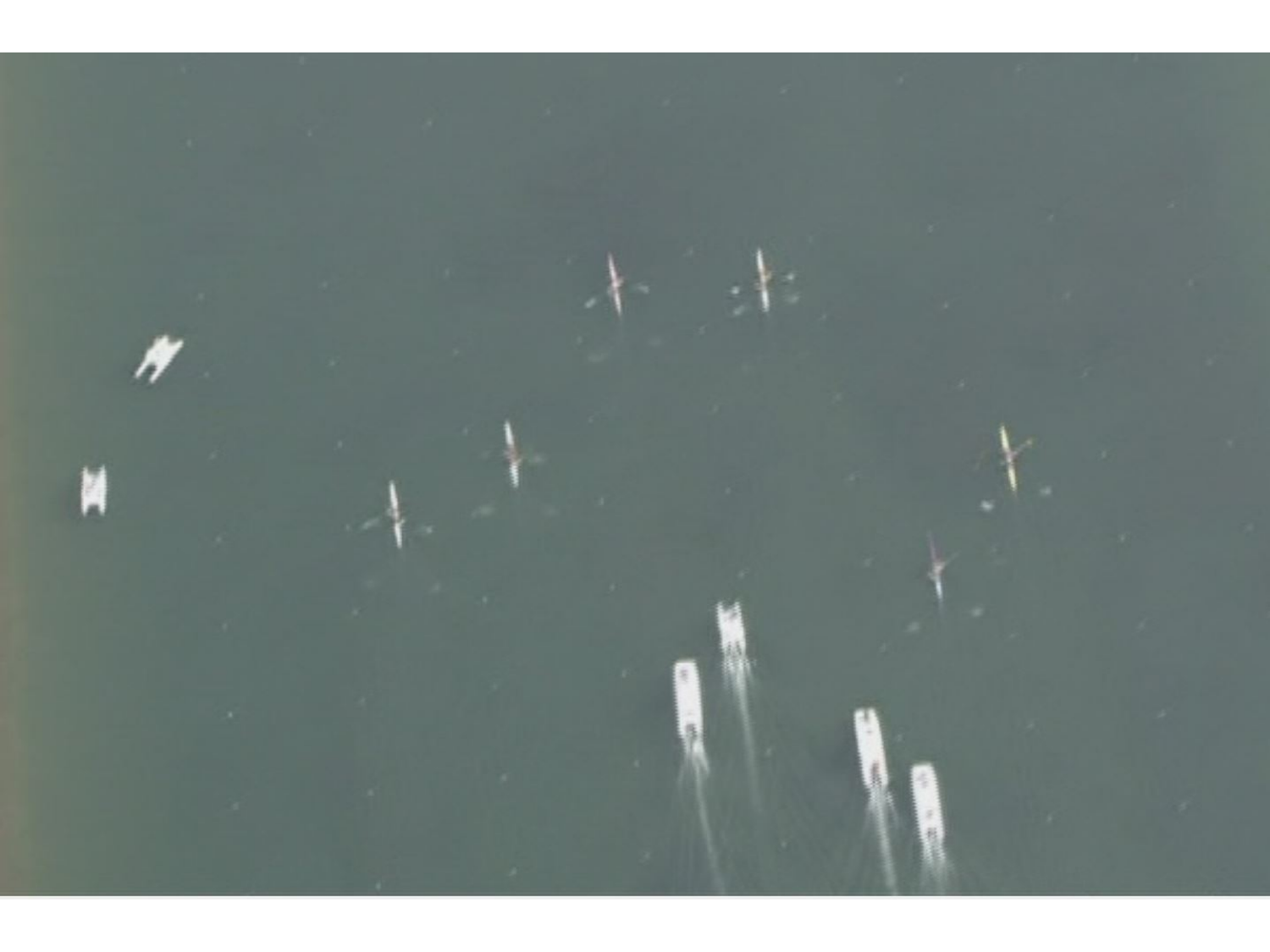